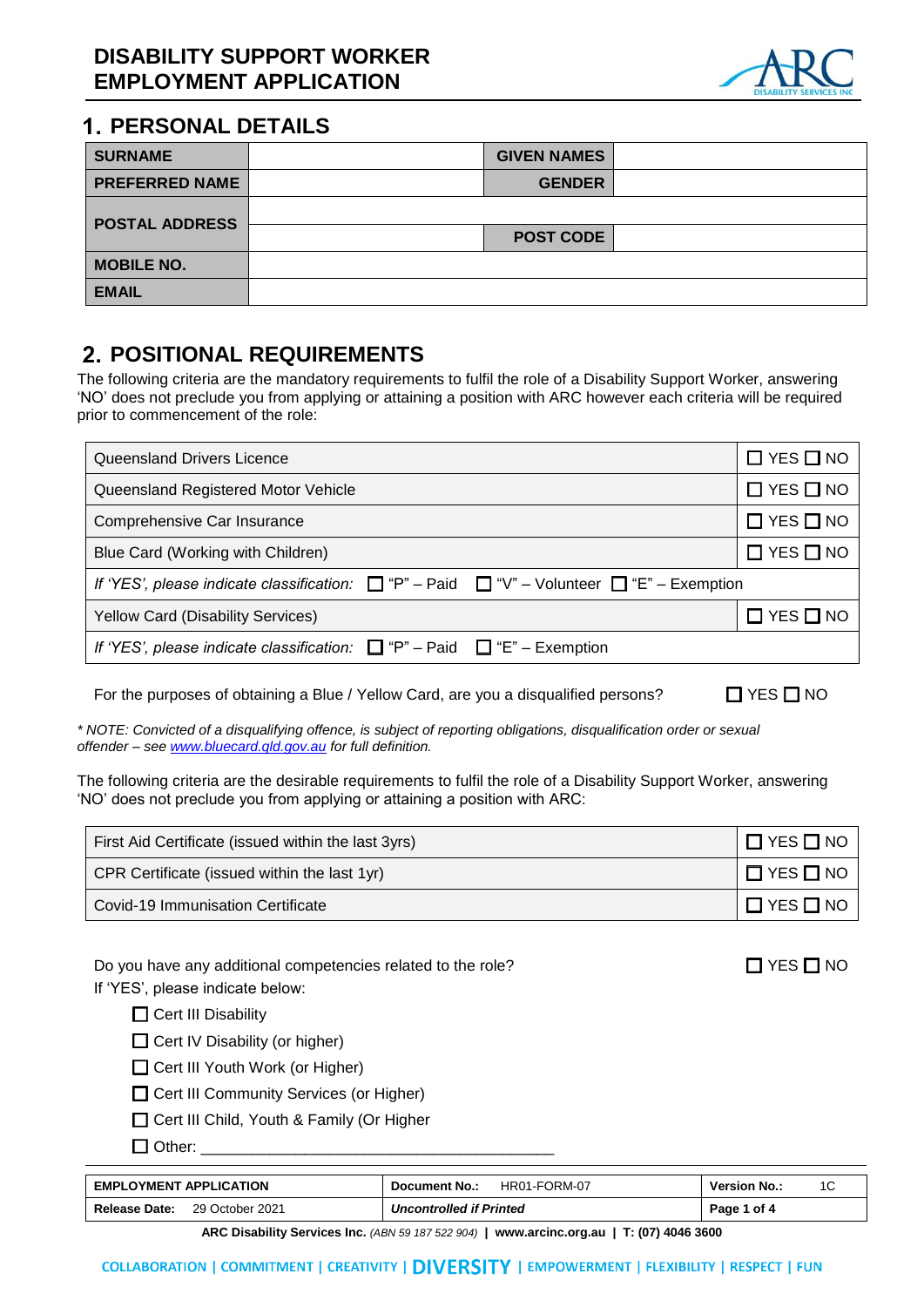

## **AVAILABILITY AND COMPETENCY**

Whilst we understand that applicants may be presently employed, we would like to gauge your future rostering availability should your application be successful.

| <b>DAYS OF WEEK AVAILABLE</b> | <b>MORNING</b><br>(approx. $6.00am$ to $1.00pm$ ) | <b>AFTERNOON</b><br>(approx. 1:00pm to 10:00pm) | <b>SLEEPOVER SHIFTS</b><br>(approx. 10:00pm to 6:00am) |
|-------------------------------|---------------------------------------------------|-------------------------------------------------|--------------------------------------------------------|
|                               |                                                   |                                                 |                                                        |
| <b>MONDAY</b>                 | $\Box$ YES $\Box$ NO                              | $\Box$ YES $\Box$ NO                            | $\Box$ YES $\Box$ NO                                   |
| <b>TUESDAY</b>                | $\Box$ YES $\Box$ NO                              | $\Box$ YES $\Box$ NO                            | $\Box$ YES $\Box$ NO                                   |
| <b>WEDNESDAY</b>              | $\Box$ YES $\Box$ NO                              | $\Box$ YES $\Box$ NO                            | $\Box$ YES $\Box$ NO                                   |
| <b>THURSDAY</b>               | $\Box$ YES $\Box$ NO                              | $\Box$ YES $\Box$ NO                            | $\Box$ YES $\Box$ NO                                   |
| <b>FRIDAY</b>                 | $\Box$ YES $\Box$ NO                              | $\Box$ YES $\Box$ NO                            | $\Box$ YES $\Box$ NO                                   |
| <b>SATURDAY</b>               | $\Box$ YES $\Box$ NO                              | $\Box$ YES $\Box$ NO                            | $\Box$ YES $\Box$ NO                                   |
| <b>SUNDAY</b>                 | $\Box$ YES $\Box$ NO                              | $\Box$ YES $\Box$ NO                            | $\Box$ YES $\Box$ NO                                   |

Do you, or have you any known health condition that could prevent you from competently and efficiently carrying out the known duties of this position in a manner which is safe to yourself, your colleagues, the general public, and the services clients receive? If 'YES', please provide details:

 $\Box$  YES  $\Box$  NO

| If 'YES', please indicate below: |                                                                                            |                        |
|----------------------------------|--------------------------------------------------------------------------------------------|------------------------|
| $\Box$ Austism                   | T Personal Care                                                                            | $\Box$ Manual Handling |
| $\Box$ Challenging Behaviours    | $\Box$ Suicide Prevention                                                                  | $\Box$ Non-verbal      |
| <b>Diabetic</b><br>$\mathsf{L}$  | $\Box$ Bowel Management                                                                    | $\Box$ Provent         |
| $\Box$ Hoisting                  | $\Box$ Colostomy                                                                           | $\Box$ Vision Impaired |
| $\Box$ Mental Illness            | $\Box$ Epilepsy                                                                            | $\Box$ Cathertisation  |
| $\Box$ Continence Aids           | $\Box$ Hearing Impaired                                                                    | $\Box$ Medication      |
| $\Box$ P.E.G.                    | $\Box$ Sensory                                                                             | $\Box$ Auslan          |
| and are competent to do so?      | Are you prepared to undertake all of the above related skills area should you be required, | $\Box$ YES $\Box$ NO   |
| If 'NO', please provide details: |                                                                                            |                        |

Do you have any Client Related skills and/or experience? <br>
■ YES NO

Do you have any areas within Disabilities that you have a strength or special interest in?  $\Box$  YES  $\Box$  NO If 'YES', please provide details:

| <b>EMPLOYMENT APPLICATION</b>           | HR01-FORM-07<br>Document No.:  | <b>Version No.:</b> |
|-----------------------------------------|--------------------------------|---------------------|
| <b>Release Date:</b><br>29 October 2021 | <b>Uncontrolled if Printed</b> | Page 2 of 4         |

**ARC Disability Services Inc.** *(ABN 59 187 522 904)* **| www.arcinc.org.au | T: (07) 4046 3600**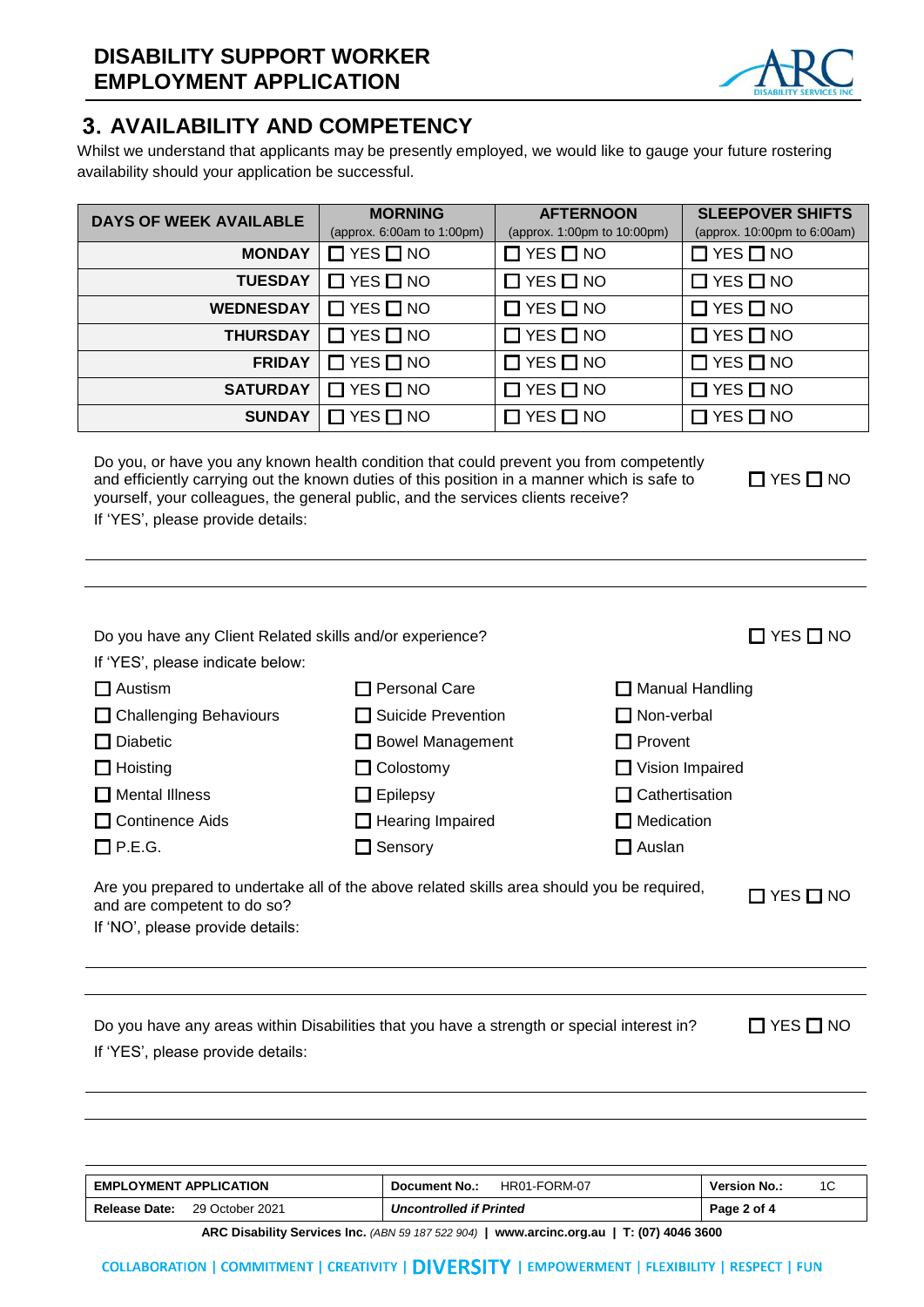#### **DISABILITY SUPPORT WORKER EMPLOYMENT APPLICATION**



## **4. SELF EVALUATION**

Why do you think you are the right person to join the team at ARC Disability Services Inc.?

What "hands on" experience do you have supporting people with disabilities?

What are some of the things you may need to be aware of when supporting a person with a disability in their own home?

What are your key attributes and values that you feel make you a good Disability Support Worker?

List some examples of how, or actions you have taken to uphold Professional Boundaries in previous roles:

| <b>EMPLOYMENT APPLICATION</b>    | HR01-FORM-07<br>Document No.:  | <b>Version No.:</b> |
|----------------------------------|--------------------------------|---------------------|
| Release Date:<br>29 October 2021 | <b>Uncontrolled if Printed</b> | Page 3 of 4         |

**ARC Disability Services Inc.** *(ABN 59 187 522 904)* **| www.arcinc.org.au | T: (07) 4046 3600**